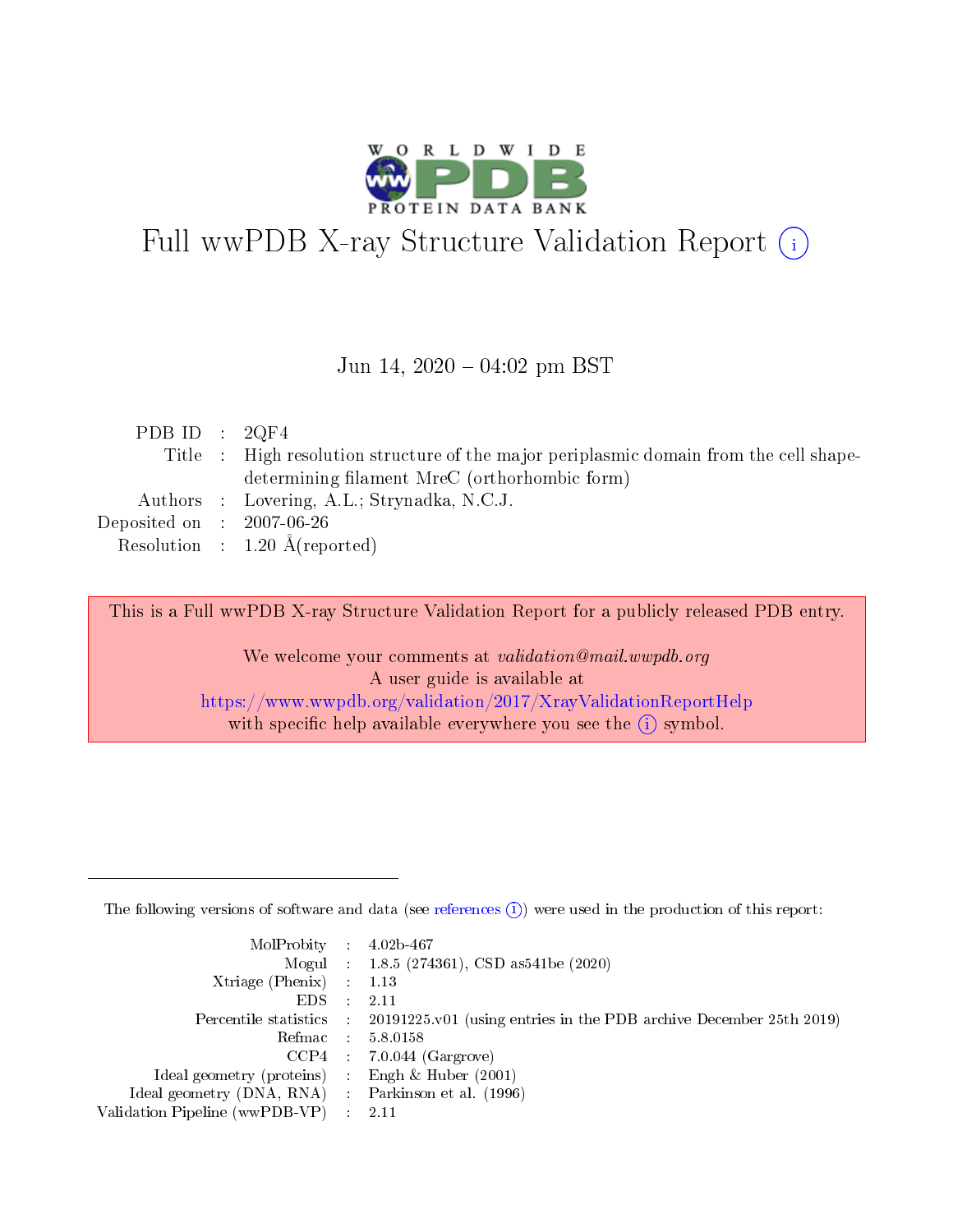## 1 [O](https://www.wwpdb.org/validation/2017/XrayValidationReportHelp#overall_quality)verall quality at a glance (i)

The following experimental techniques were used to determine the structure: X-RAY DIFFRACTION

The reported resolution of this entry is 1.20 Å.

Percentile scores (ranging between 0-100) for global validation metrics of the entry are shown in the following graphic. The table shows the number of entries on which the scores are based.



| Metric                | Whole archive<br>$(\#\text{Entries})$ | Similar resolution<br>$(\#\text{Entries}, \text{resolution range}(\text{\AA}))$ |  |  |
|-----------------------|---------------------------------------|---------------------------------------------------------------------------------|--|--|
| $R_{free}$            | 130704                                | $1223(1.22-1.18)$                                                               |  |  |
| Clashscore            | 141614                                | $1286(1.22-1.18)$                                                               |  |  |
| Ramachandran outliers | 138981                                | $1240(1.22-1.18)$                                                               |  |  |
| Sidechain outliers    | 138945                                | $1239(1.22-1.18)$                                                               |  |  |
| RSRZ outliers         | 127900                                | $1200(1.22-1.18)$                                                               |  |  |

The table below summarises the geometric issues observed across the polymeric chains and their fit to the electron density. The red, orange, yellow and green segments on the lower bar indicate the fraction of residues that contain outliers for  $>=3, 2, 1$  and 0 types of geometric quality criteria respectively. A grey segment represents the fraction of residues that are not modelled. The numeric value for each fraction is indicated below the corresponding segment, with a dot representing fractions <=5% The upper red bar (where present) indicates the fraction of residues that have poor fit to the electron density. The numeric value is given above the bar.

| Mol | ${\bf Chain \mid Length}$ | Quality of chain |     |                  |
|-----|---------------------------|------------------|-----|------------------|
|     | 179                       | 4%<br>87%        | 11% | $\bullet\bullet$ |
|     | 170                       | 8%<br>86%        | 11% |                  |

The following table lists non-polymeric compounds, carbohydrate monomers and non-standard residues in protein, DNA, RNA chains that are outliers for geometric or electron-density-fit criteria:

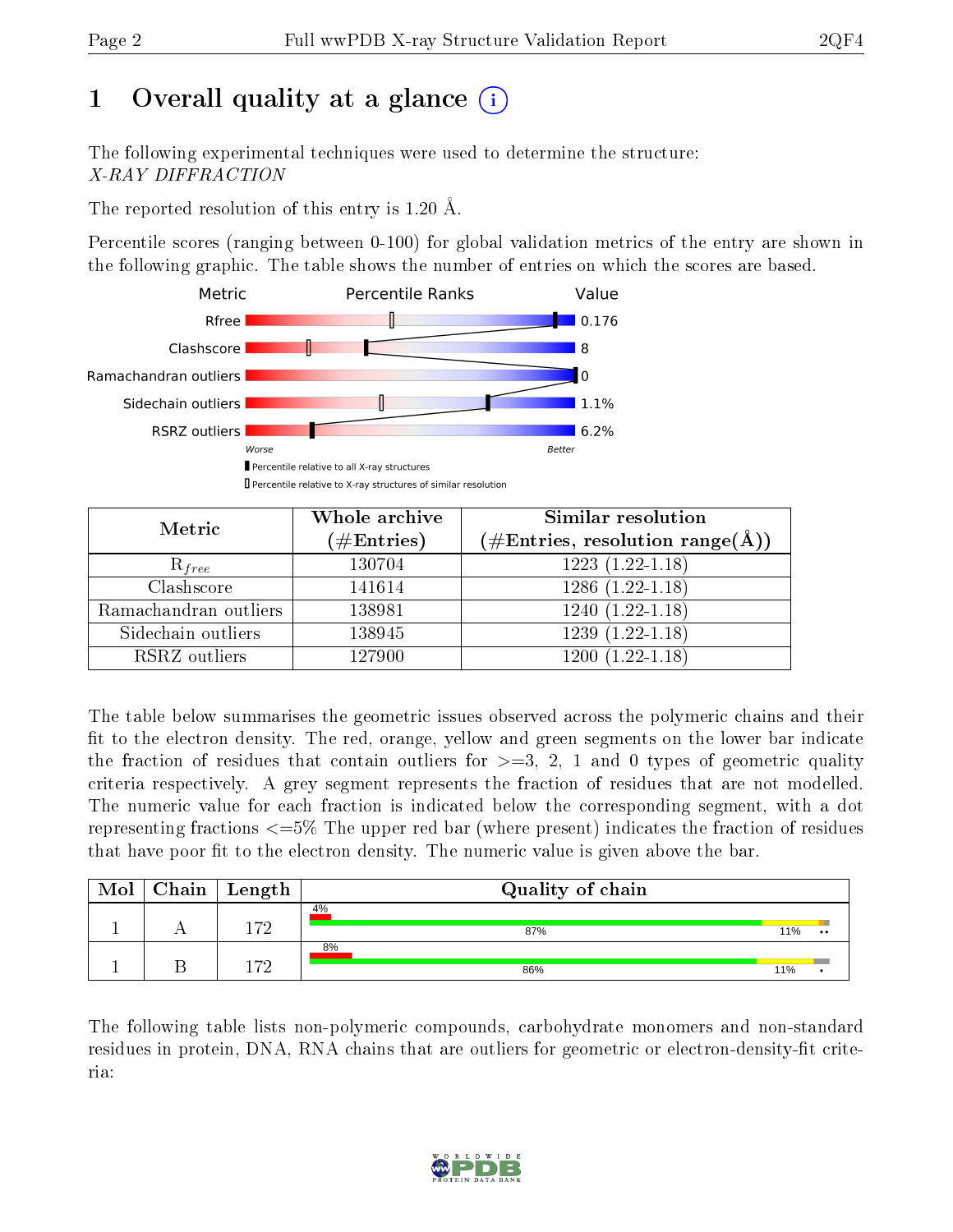|                   |             |  | Mol   Type   Chain   Res   Chirality   Geometry   Clashes   Electron density |
|-------------------|-------------|--|------------------------------------------------------------------------------|
| $2 \mid EDO \mid$ | $\pm 601 +$ |  |                                                                              |

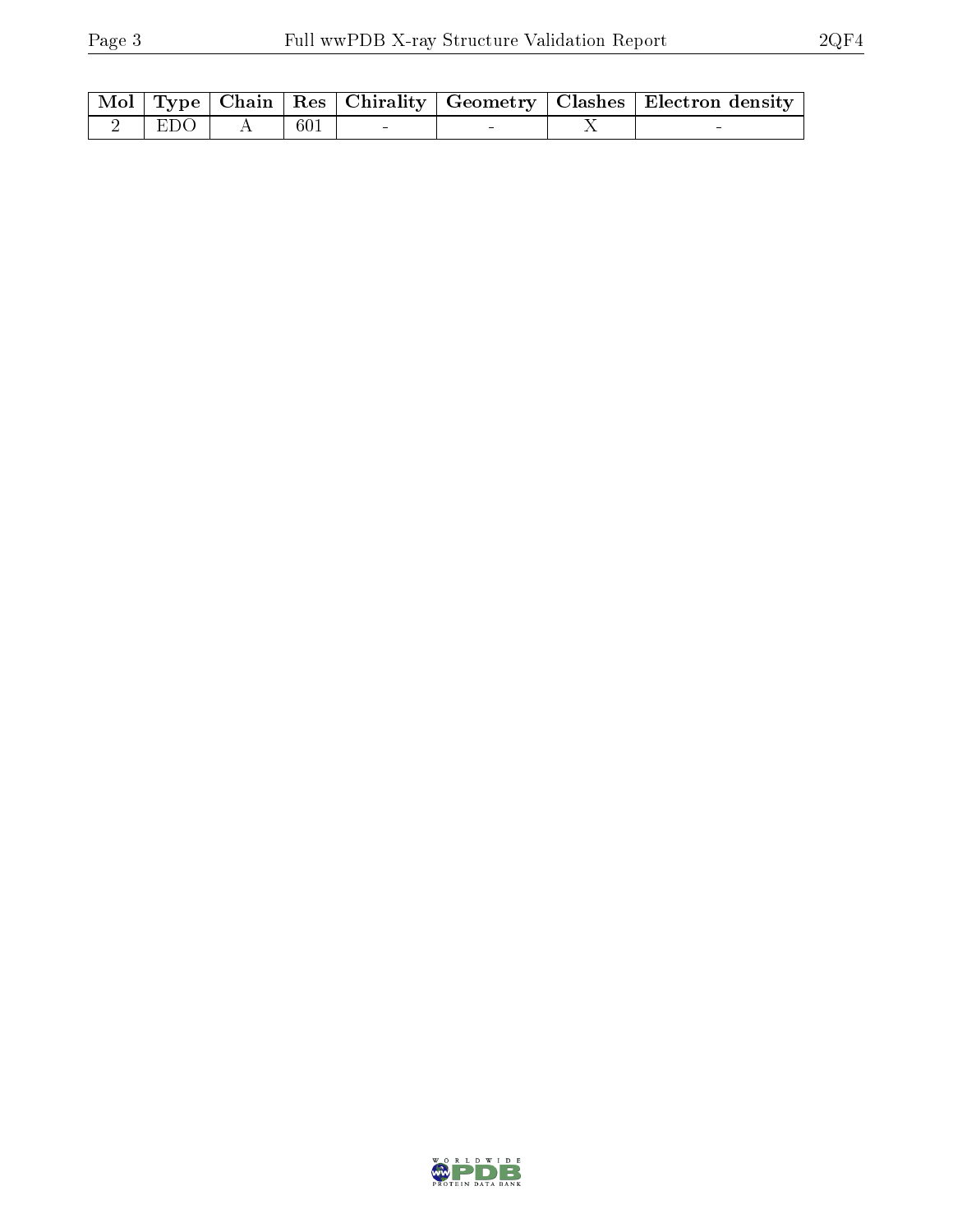## 2 Entry composition (i)

There are 4 unique types of molecules in this entry. The entry contains 3036 atoms, of which 0 are hydrogens and 0 are deuteriums.

In the tables below, the ZeroOcc column contains the number of atoms modelled with zero occupancy, the AltConf column contains the number of residues with at least one atom in alternate conformation and the Trace column contains the number of residues modelled with at most 2 atoms.

| Mol |  | Chain   Residues | <b>Atoms</b>  |         |  | $\text{ZeroOcc}$   AltConf   Trace |  |  |  |
|-----|--|------------------|---------------|---------|--|------------------------------------|--|--|--|
|     |  | 170              | Total C N O   |         |  |                                    |  |  |  |
|     |  | 1304             | 803 224 274 3 |         |  |                                    |  |  |  |
|     |  |                  | Total C N O   |         |  |                                    |  |  |  |
|     |  | 167              | 1276.         | 784 219 |  | - 270                              |  |  |  |

Molecule 1 is a protein called Cell shape determining protein MreC.

| Chain        | Residue | Modelled    | Actual | Comment                 | Reference       |
|--------------|---------|-------------|--------|-------------------------|-----------------|
| $\mathsf{A}$ | 273     | <b>LYS</b>  |        | CLONING ARTIFACT        | UNP Q8DMY2      |
| А            | 274     | LEU         |        | <b>CLONING ARTIFACT</b> | UNP Q8DMY2      |
| А            | 275     | VAL         |        | CLONING ARTIFACT        | UNP Q8DMY2      |
| А            | 276     | <b>PRO</b>  |        | CLONING ARTIFACT        | UNP Q8DMY2      |
|              | 277     | $\rm{ARG}$  |        | CLONING ARTIFACT        | UNP Q8DMY2      |
| B            | 273     | <b>LYS</b>  |        | CLONING ARTIFACT        | UNP Q8DMY2      |
| B            | 274     | <b>LEU</b>  |        | <b>CLONING ARTIFACT</b> | UNP Q8DMY2      |
| B            | 275     | VAL         |        | CLONING ARTIFACT        | UNP Q8DMY2      |
| B            | 276     | <b>PRO</b>  |        | CLONING ARTIFACT        | UNP Q8DMY2      |
| В            | 277     | ${\rm ARG}$ |        | CLONING ARTIFACT        | UNP  <br>Q8DMY2 |

There are 10 discrepancies between the modelled and reference sequences:

• Molecule 2 is 1,2-ETHANEDIOL (three-letter code: EDO) (formula:  $C_2H_6O_2$ ).

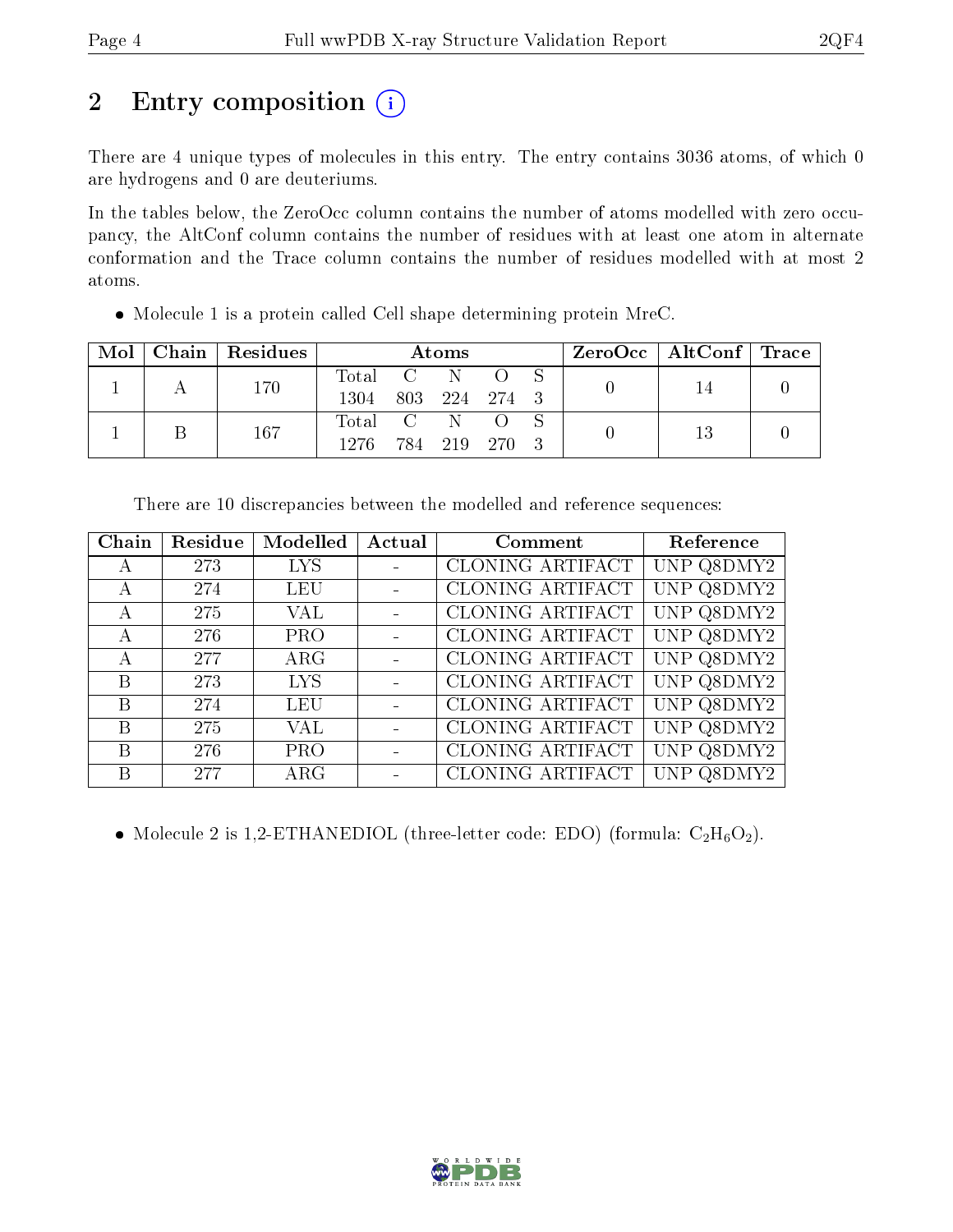

| Mol | $\vert$ Chain $\vert$ Residues | Atoms                                                      | $ZeroOcc \mid AltConf \mid$ |
|-----|--------------------------------|------------------------------------------------------------|-----------------------------|
|     |                                | Total C O<br>$\mathcal{D}$<br>2                            |                             |
|     |                                | Total C O<br>$\mathcal{D}_{\mathcal{L}}$<br>$\overline{2}$ |                             |
|     |                                | Total C O<br>$\Omega$                                      |                             |

 $\bullet$  Molecule 3 is SULFATE ION (three-letter code: SO4) (formula:  $\mathrm{O}_4\mathrm{S}) .$ 



|  | $Mol$   Chain   Residues | Atoms |  |  | $ZeroOcc$   AltConf |  |
|--|--------------------------|-------|--|--|---------------------|--|
|  |                          | Total |  |  |                     |  |

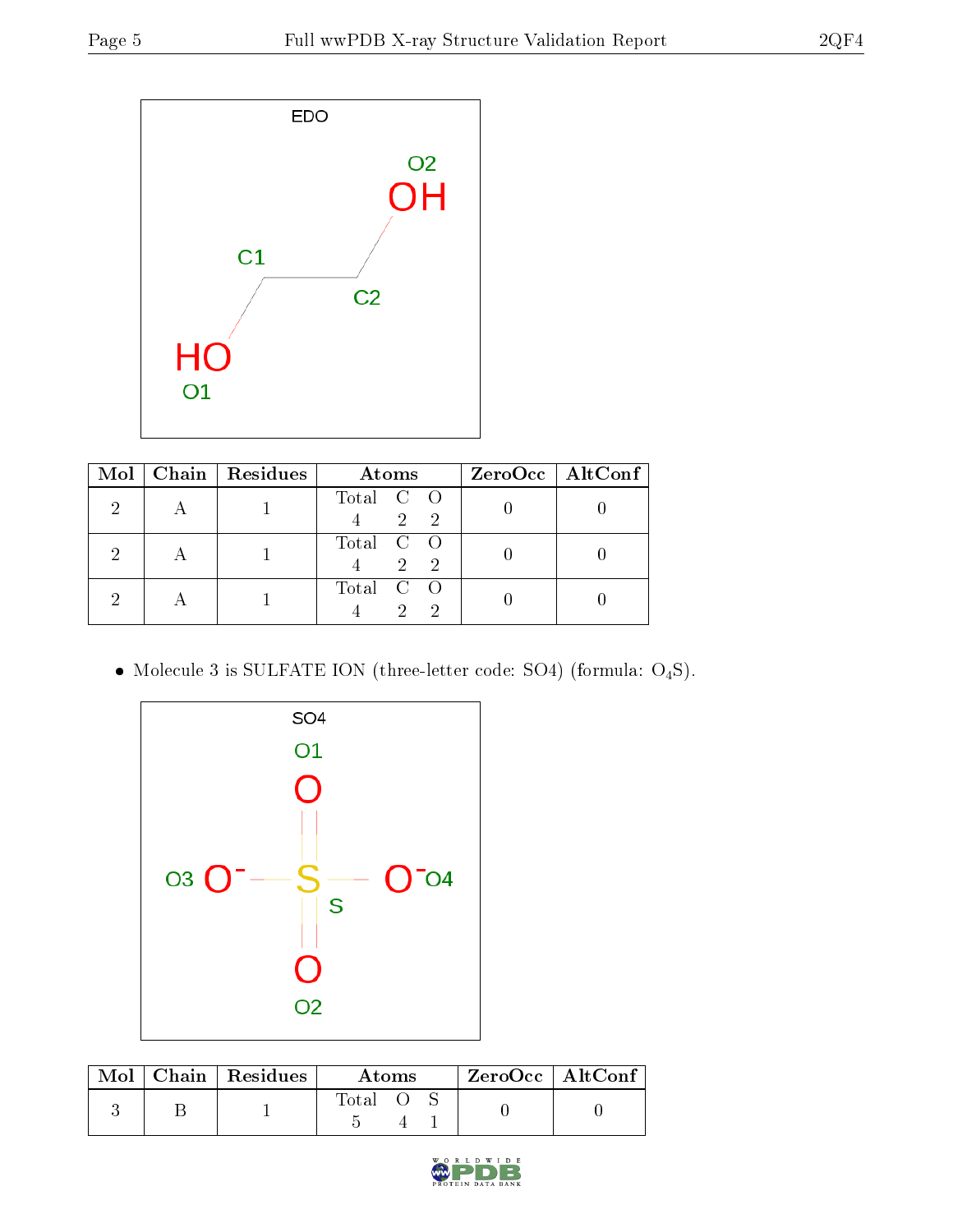$\bullet\,$  Molecule 4 is water.

|  | Mol   Chain   Residues | Atoms                | ZeroOcc   AltConf |
|--|------------------------|----------------------|-------------------|
|  | 207                    | Total<br>207<br>-207 |                   |
|  | 232                    | Total<br>232<br>232  |                   |

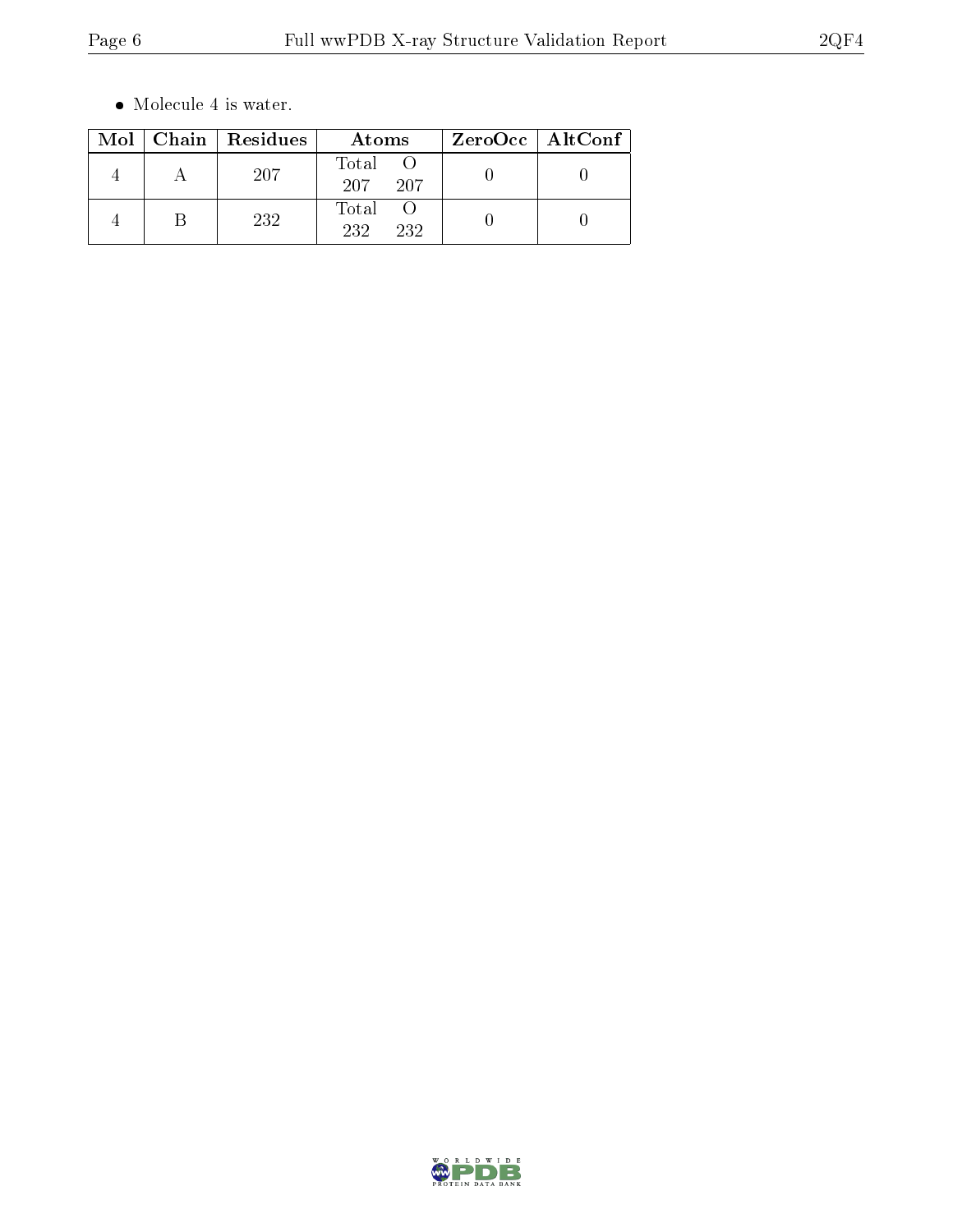## 3 Residue-property plots  $(i)$

These plots are drawn for all protein, RNA and DNA chains in the entry. The first graphic for a chain summarises the proportions of the various outlier classes displayed in the second graphic. The second graphic shows the sequence view annotated by issues in geometry and electron density. Residues are color-coded according to the number of geometric quality criteria for which they contain at least one outlier: green  $= 0$ , yellow  $= 1$ , orange  $= 2$  and red  $= 3$  or more. A red dot above a residue indicates a poor fit to the electron density (RSRZ  $> 2$ ). Stretches of 2 or more consecutive residues without any outlier are shown as a green connector. Residues present in the sample, but not in the model, are shown in grey.

• Molecule 1: Cell shape determining protein MreC



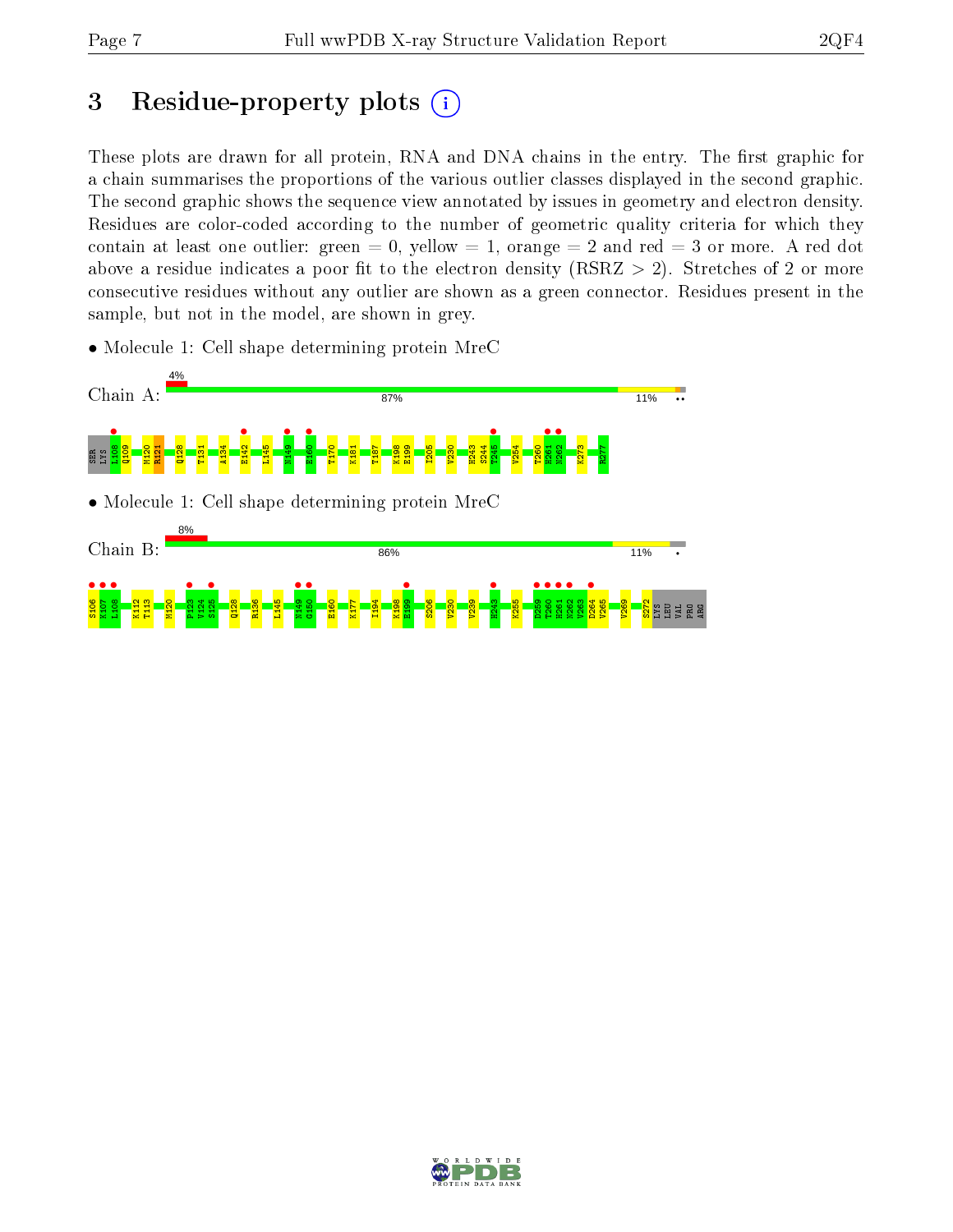## 4 Data and refinement statistics (i)

| Property                                                                 | Value                                            | Source     |
|--------------------------------------------------------------------------|--------------------------------------------------|------------|
| Space group                                                              | P 21 21 21                                       | Depositor  |
| Cell constants                                                           | $70.36\text{\AA}$<br>$50.25\text{\AA}$<br>89.76Å |            |
| a, b, c, $\alpha$ , $\beta$ , $\gamma$                                   | $90.00^\circ$<br>$90.00^\circ$<br>$90.00^\circ$  | Depositor  |
| Resolution $(A)$                                                         | 55.38<br>$-1.20$                                 | Depositor  |
|                                                                          | 19.67<br>$-1.20$                                 | <b>EDS</b> |
| $\%$ Data completeness                                                   | $99.6(55.38-1.20)$                               | Depositor  |
| (in resolution range)                                                    | $99.6(19.67-1.20)$                               | <b>EDS</b> |
| $R_{merge}$                                                              | 0.06                                             | Depositor  |
| $\mathrm{R}_{sym}$                                                       | 0.06                                             | Depositor  |
| $\langle I/\sigma(I) \rangle^{-1}$                                       | 1.94 (at $1.20\text{\AA}$ )                      | Xtriage    |
| Refinement program                                                       | <b>REFMAC</b>                                    | Depositor  |
| $R, R_{free}$                                                            | 0.144<br>0.167<br>$\mathcal{A}^{\mathcal{A}}$    | Depositor  |
|                                                                          | $0.153$ ,<br>0.176                               | DCC        |
| $\mathcal{R}_{free}$ test set                                            | 4983 reflections $(5.00\%)$                      | wwPDB-VP   |
| Wilson B-factor $(A^2)$                                                  | 11.5                                             | Xtriage    |
| Anisotropy                                                               | 0.132                                            | Xtriage    |
| Bulk solvent $k_{sol}(\mathrm{e}/\mathrm{A}^3),$ $B_{sol}(\mathrm{A}^2)$ | 0.41, 50.8                                       | <b>EDS</b> |
| L-test for twinning <sup>2</sup>                                         | $< L >$ = 0.48, $< L2$ = 0.32                    | Xtriage    |
| Estimated twinning fraction                                              | $\overline{\text{No}}$ twinning to report.       | Xtriage    |
| $F_o, F_c$ correlation                                                   | 0.97                                             | <b>EDS</b> |
| Total number of atoms                                                    | 3036                                             | wwPDB-VP   |
| Average B, all atoms $(A^2)$                                             | 15.0                                             | wwPDB-VP   |

Xtriage's analysis on translational NCS is as follows: The largest off-origin peak in the Patterson function is  $17.24\%$  of the height of the origin peak. No significant pseudotranslation is detected.

<sup>&</sup>lt;sup>2</sup>Theoretical values of  $\langle |L| \rangle$ ,  $\langle L^2 \rangle$  for acentric reflections are 0.5, 0.333 respectively for untwinned datasets, and 0.375, 0.2 for perfectly twinned datasets.



<span id="page-7-1"></span><span id="page-7-0"></span><sup>1</sup> Intensities estimated from amplitudes.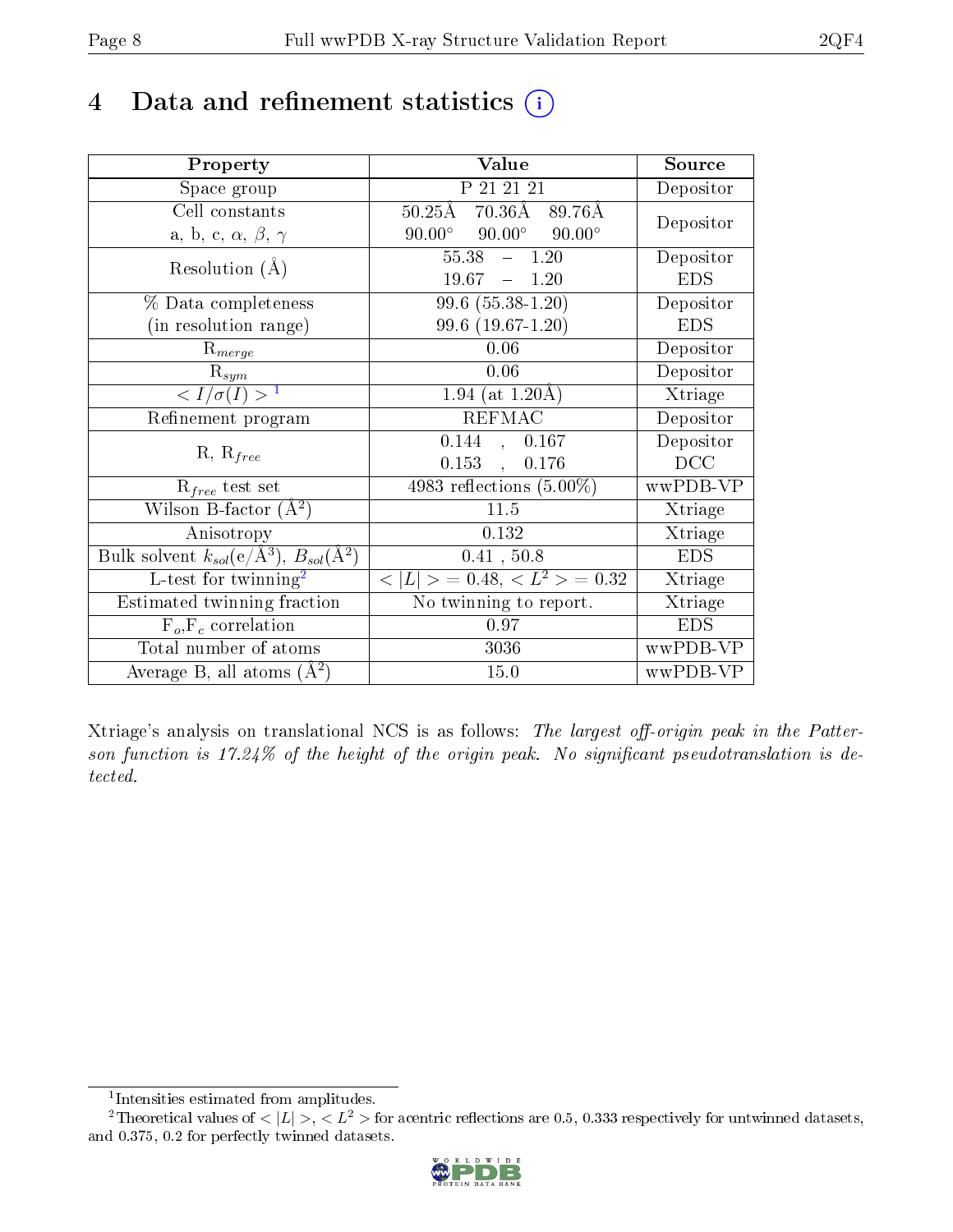## 5 Model quality  $(i)$

### 5.1 Standard geometry  $(i)$

Bond lengths and bond angles in the following residue types are not validated in this section: SO4, EDO

The Z score for a bond length (or angle) is the number of standard deviations the observed value is removed from the expected value. A bond length (or angle) with  $|Z| > 5$  is considered an outlier worth inspection. RMSZ is the root-mean-square of all Z scores of the bond lengths (or angles).

| Mol | Chain |             | Bond lengths | Bond angles |                               |  |
|-----|-------|-------------|--------------|-------------|-------------------------------|--|
|     |       | <b>RMSZ</b> | $\# Z  > 5$  | RMSZ        | $\# Z  > 5$                   |  |
|     |       | 0.71        | 0/1391       | 0.94        | $4/1885(0.2\%)$               |  |
|     | B     | 0.68        | 0/1352       | 0.85        | $4/1833$ $(0.\overline{2\%)}$ |  |
| AĦ  | АH    | 0.69        | 0/2743       | 0.90        | $8/3718$ $(0.2\%)$            |  |

Chiral center outliers are detected by calculating the chiral volume of a chiral center and verifying if the center is modelled as a planar moiety or with the opposite hand.A planarity outlier is detected by checking planarity of atoms in a peptide group, atoms in a mainchain group or atoms of a sidechain that are expected to be planar.

|  | $\mid$ Mol $\mid$ Chain $\mid$ #Chirality outliers $\mid$ #Planarity outliers $'$ |
|--|-----------------------------------------------------------------------------------|
|  |                                                                                   |

There are no bond length outliers.

All (8) bond angle outliers are listed below:

| Mol | Chain | Res    | Type       | Atoms                 | Z        | Observed $\binom{o}{c}$ | Ideal $(°)$ |
|-----|-------|--------|------------|-----------------------|----------|-------------------------|-------------|
|     | А     | 121[A] | $\rm{ARG}$ | NE-CZ-NH1             | $-10.70$ | 114.95                  | 120.30      |
|     | А     | 121[B] | $\rm{ARG}$ | NE-CZ-NH1             | $-10.70$ | 114.95                  | 120.30      |
|     | А     | 121[A] | $\rm{ARG}$ | NE-CZ-NH <sub>2</sub> | 5.62     | 123.11                  | 120.30      |
|     | А     | 121[B] | $\rm{ARG}$ | NE-CZ-NH <sub>2</sub> | 5.62     | 123.11                  | 120.30      |
|     | B     | 136[A] | $\rm{ARG}$ | NE-CZ-NH <sub>2</sub> | $-5.55$  | 117.53                  | 120.30      |
|     | Β     | 136 B  | $\rm{ARG}$ | NE-CZ-NH <sub>2</sub> | $-5.55$  | 117.53                  | 120.30      |
|     | B     | 136[A] | $\rm{ARG}$ | NE-CZ-NH1             | 5.05     | 122.82                  | 120.30      |
|     | B     | 136 B  | $\rm{ARG}$ | NE-CZ-NH1             | 5.05     | 122.82                  | 120.30      |

There are no chirality outliers.

All (1) planarity outliers are listed below:

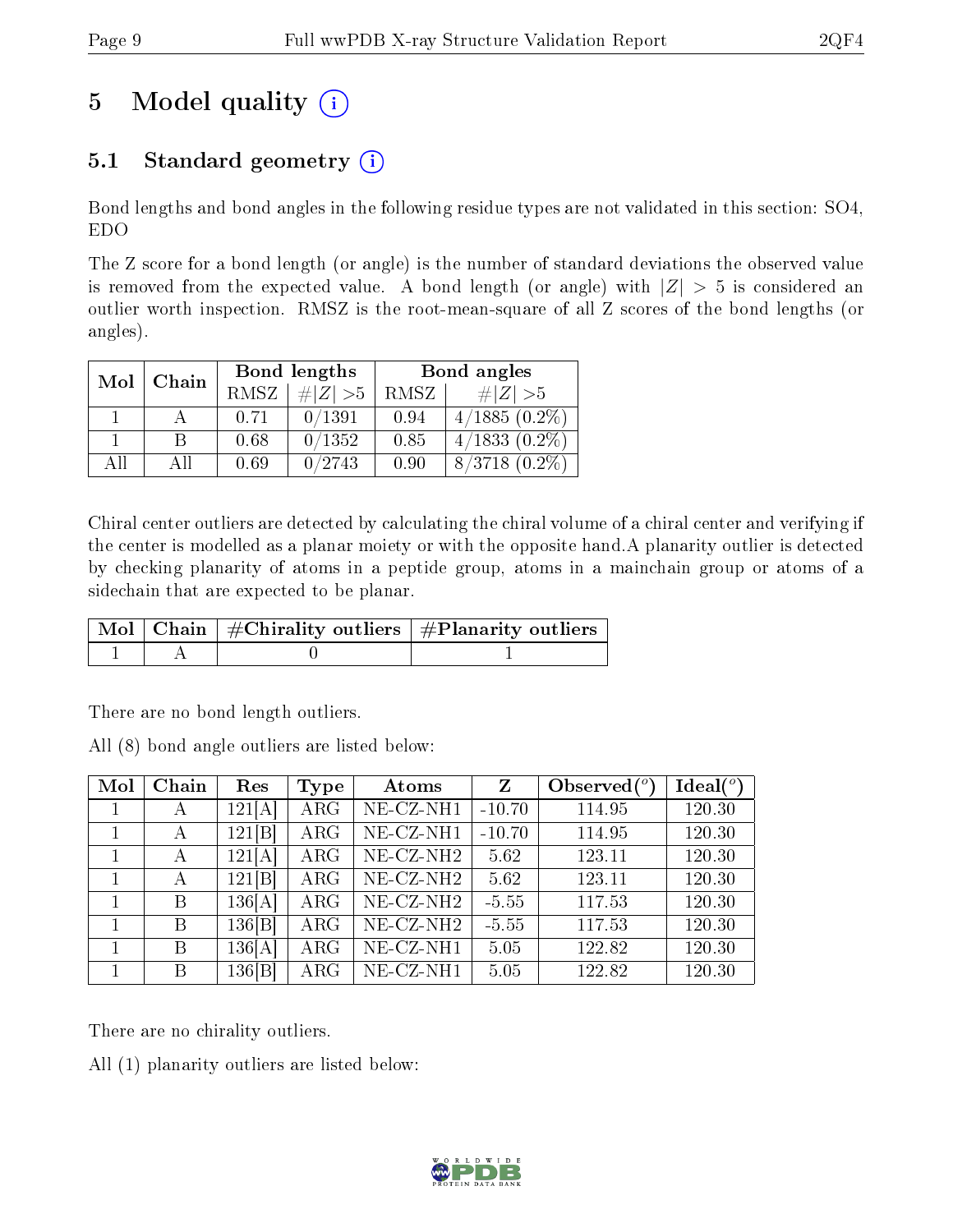|  |     | $\sqrt{\text{Mol}} \mid \text{Chain} \mid \text{Res} \mid \text{Type} \mid \text{Group} \mid$ |
|--|-----|-----------------------------------------------------------------------------------------------|
|  | 134 | ALA   Peptide                                                                                 |

#### 5.2 Too-close contacts  $(i)$

In the following table, the Non-H and H(model) columns list the number of non-hydrogen atoms and hydrogen atoms in the chain respectively. The H(added) column lists the number of hydrogen atoms added and optimized by MolProbity. The Clashes column lists the number of clashes within the asymmetric unit, whereas Symm-Clashes lists symmetry related clashes.

|  |      | Mol   Chain   Non-H   H(model)   H(added) |      |    | $\textbf{Class} \mid \textbf{Symm-Class}$ |
|--|------|-------------------------------------------|------|----|-------------------------------------------|
|  | 1304 |                                           | 1311 | 22 |                                           |
|  | 1276 |                                           | 1288 |    |                                           |
|  | 12   |                                           | 18   |    |                                           |
|  |      |                                           |      |    |                                           |
|  | 207  |                                           |      |    |                                           |
|  | 232  |                                           |      |    |                                           |
|  | 3036 |                                           | 2617 | ΛG |                                           |

The all-atom clashscore is defined as the number of clashes found per 1000 atoms (including hydrogen atoms). The all-atom clashscore for this structure is 8.

All (42) close contacts within the same asymmetric unit are listed below, sorted by their clash magnitude.

| Atom-1                        | Atom-2                    | Interatomic    | Clash         |  |
|-------------------------------|---------------------------|----------------|---------------|--|
|                               |                           | distance $(A)$ | overlap $(A)$ |  |
| 1: A: 128: GLN: OE1           | 1:A:198:LYS:NZ            | 1.90           | 1.02          |  |
| 1:B:128[B]:GLN:HE22           | 1: B: 198: LYS: NZ        | 1.64           | 0.95          |  |
| 1:B:120[B]:MET:CE             | 4:B:643:HOH:O             | 2.19           | 0.90          |  |
| 1:B:128[B]:GLN:HE22           | 1:Bi:198:LYS:HZ2          | 1.19           | 0.90          |  |
| 1:B:113:THR:HG22              | 1:B:269[B]:VAL:HG12       | 1.57           | 0.87          |  |
| 1:B:264[B]:ASP:OD2            | 4:B:698:HOH:O             | 2.07           | 0.71          |  |
| 1:B:194:ILE:HD13              | 1:B:206[B]: <b>SER:OG</b> | 1.90           | 0.71          |  |
| 1:A:120[A]:MET:HE1            | 1:A:131:THR:HG21          | 1.78           | 0.66          |  |
| 1:B:120[B]: MET:HE3           | 4:B:643:HOH:O             | 1.86           | 0.66          |  |
| 1: A: 109: GLN: CG            | 4:A:669:HOH:O             | 2.46           | 0.63          |  |
| 1:A:109:GLN:CD                | 4: A:669:HOH:O            | 2.38           | 0.61          |  |
| 1:A:181[B]:LYS:NZ             | 4: A:698:HOH:O            | 2.34           | 0.61          |  |
| $1: \overline{B:112:LYS:HG2}$ | 1:B:272:SER:HB3           | 1.83           | 0.59          |  |
| 1:A:230[B]:VAL:H G23          | 4:A:639:HOH:O             | 2.02           | 0.58          |  |
| 1:B:264[B]:ASP:HB2            | 4:B:655:HOH:O             | 2.03           | 0.57          |  |
| 1:B:128[B]:GLN:NE2            | 1:B:198:LYS:NZ            | 2.46           | 0.56          |  |
| 1: A:273: LYS: NZ             | 4: A:653:HOH:O            | 1.88           | 0.55          |  |

Continued on next page...

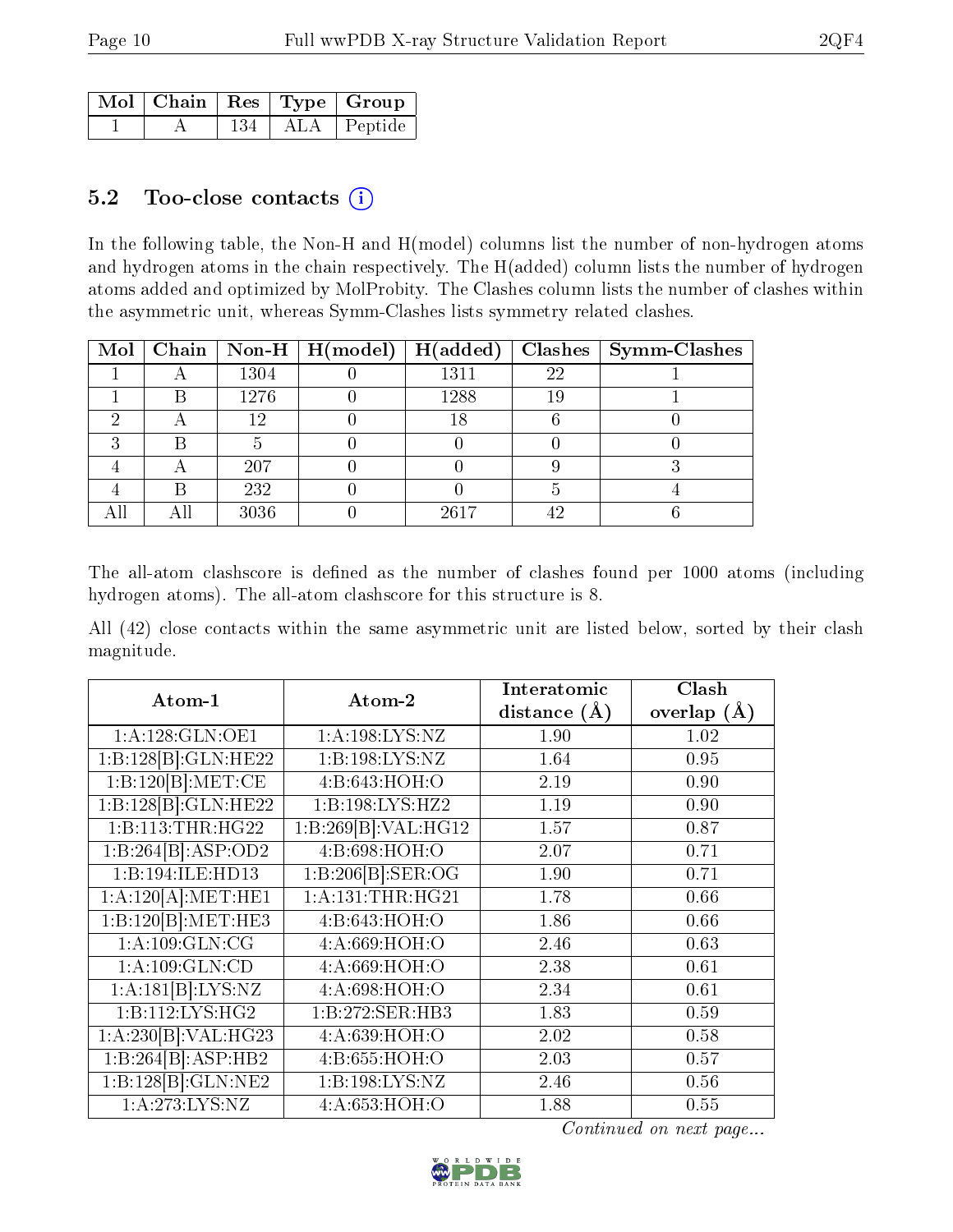| Atom-1                              | Atom-2                    | Interatomic       | Clash         |  |
|-------------------------------------|---------------------------|-------------------|---------------|--|
|                                     |                           | distance $(\AA)$  | overlap $(A)$ |  |
| 2:A:602:EDO:O1                      | 4:A:734:HOH:O             | 2.02              | 0.55          |  |
| 1:B:128[B]:GLN:NE2                  | 1:B:198:LYS:HZ2           | 1.96              | 0.54          |  |
| 1:B:106:SER:N                       | 4:B:711:HOH:O             | 2.42              | 0.52          |  |
| 1:A:128:GLN:NE2                     | 1: A:170:THR:OG1          | 2.43              | 0.52          |  |
| 1:A:120[B]:MET:HE1                  | 1: A: 131: THR: HG21      | 1.92              | 0.51          |  |
| 1:A:243:HIS:CE1                     | 2:A:601:EDO:H22           | 2.46              | 0.50          |  |
| 1: B: 113: THR: CG2                 | 1:B:269[B]:VAL:HG12       | 2.36              | 0.48          |  |
| 1:A:243:HIS:HEL                     | 2:A:601:EDO:H22           | 1.77              | 0.48          |  |
| 1:A:243:HIS:CE1                     | 2:A:601:EDO:H11           | $\overline{2.51}$ | 0.46          |  |
| 1:B:264[B]:ASP:OD1                  | 1:B:265:VAL:HG23          | 2.16              | 0.46          |  |
| 1:A:230[B]:VAL:CG2                  | 4:A:639:HOH:O             | 2.63              | 0.45          |  |
| $1:B:239:\overline{\text{VAL}:CG2}$ | 1:B:255:LYS:HG2           | 2.47              | 0.44          |  |
| 1:A:205:ILE:HD12                    | 1: A:254: VAL: HG21       | 1.98              | 0.43          |  |
| $1:$ A:145:LEU:HD12                 | 1:A:230[A]:VAL:HG13       | 2.00              | 0.43          |  |
| 1:B:145:LEU:HD12                    | 1:B:230[B]:VAL:HG13       | 2.01              | 0.43          |  |
| 1:A:244:SER:H                       | 2:A:602:EDO:H12           | 1.85              | 0.42          |  |
| 1:B:194:ILE:CD1                     | 1:B:206[B]:SER:HG         | 2.32              | 0.42          |  |
| 1:A:243:HIS:HEL                     | 2:A:601:EDO:C2            | $2.32\,$          | 0.42          |  |
| 1:A:121[A]:ARG:NH1                  | 1: A:260:THR:O            | 2.52              | 0.42          |  |
| 1:A:120[B]:MET:HE1                  | 4:A:697:HOH:O             | 2.21              | 0.41          |  |
| 1: A:109: GLN: HG2                  | 4:A:669:HOH:O             | $\overline{2.15}$ | 0.41          |  |
| 1:B:194:ILE:CD1                     | 1:B:206[B]: <b>SER:OG</b> | 2.65              | 0.40          |  |

Continued from previous page...

All (6) symmetry-related close contacts are listed below. The label for Atom-2 includes the symmetry operator and encoded unit-cell translations to be applied.

| Atom-1             | Atom-2                     | Interatomic<br>distance $(A)$ | Clash<br>overlap $(A)$ |
|--------------------|----------------------------|-------------------------------|------------------------|
| 4:A:686:HOH:O      | 4:A:730:HOH:O[4]<br>554    | 1.65                          | 0.55                   |
| 4:A:688:HOH:O      | 4: B:630:HOH O(4)<br>554   | 1.80                          | 0.40                   |
| 1:B:177:LYS:NZ     | 4:5:628:HOH:O[4]<br>455    | 1.90                          | 0.30                   |
| 4:A:705:HOH:O      | 4:A:769:HOH:O[4]<br>554    | 1.94                          | 0.26                   |
| 4:B:663:HOH:O      | 4: B:685: HOH: O[4]<br>455 | 2.03                          | 0.17                   |
| 1:A:199[A]:GLU:OE2 | 4:5:627:HOH:O[2]<br>564    | 2.11                          | 0.09                   |

### 5.3 Torsion angles (i)

#### 5.3.1 Protein backbone (i)

In the following table, the Percentiles column shows the percent Ramachandran outliers of the chain as a percentile score with respect to all X-ray entries followed by that with respect to entries

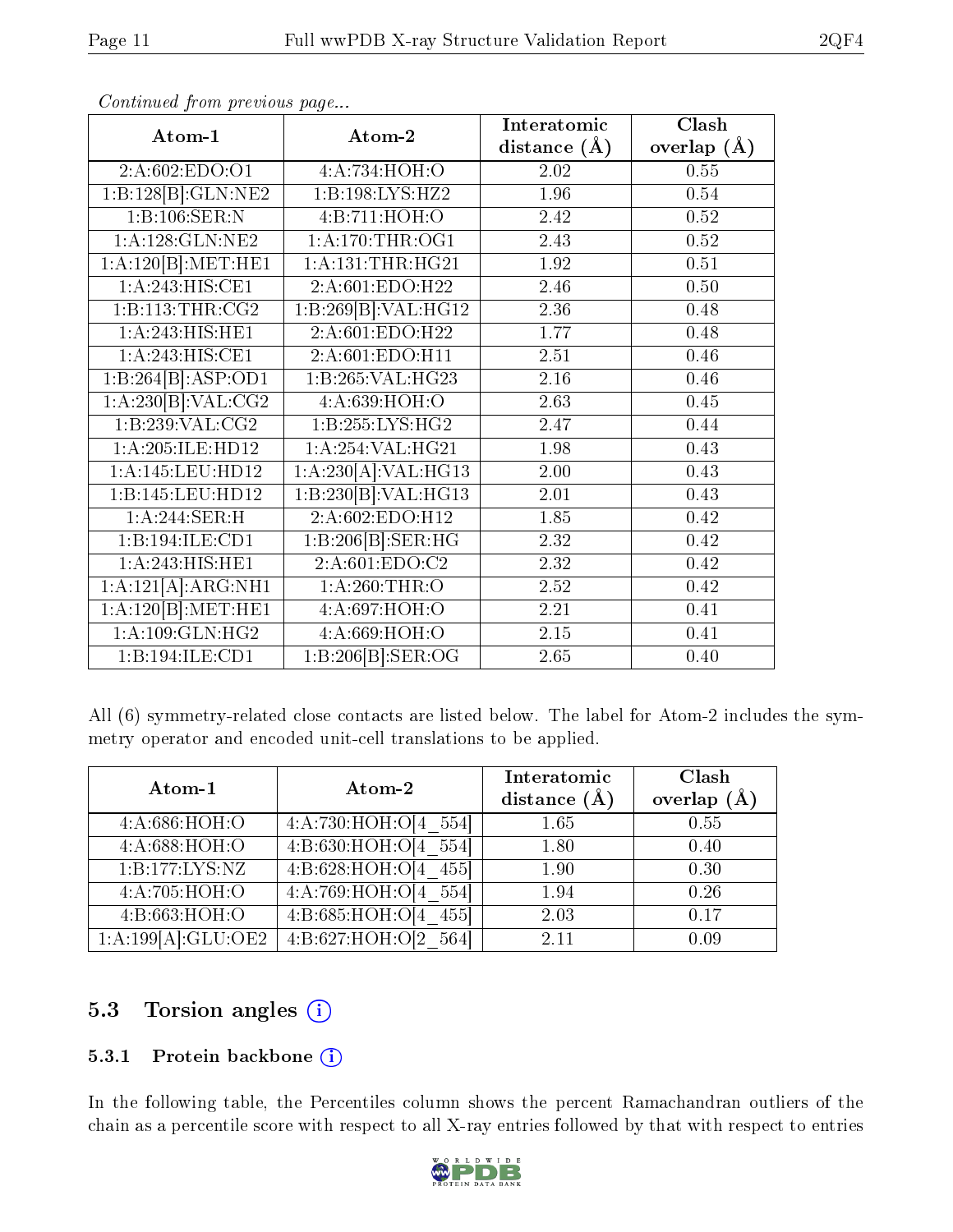of similar resolution.

The Analysed column shows the number of residues for which the backbone conformation was analysed, and the total number of residues.

| Mol | Chain | Analysed                       | Allowed   Outliers<br>Favoured |           | Percentiles |                 |  |
|-----|-------|--------------------------------|--------------------------------|-----------|-------------|-----------------|--|
|     |       | $182/172$ (106\%)   175 (96\%) |                                | 7(4%)     | 100 100     |                 |  |
|     |       | $178/172(104\%)$               | 174 (98%)                      | $4(2\%)$  |             | $100$   $100$   |  |
| All | All   | 360/344(105%)                  | $\pm 349~(97\%)$               | $11(3\%)$ | <b>100</b>  | $\bigwedge 100$ |  |

There are no Ramachandran outliers to report.

#### 5.3.2 Protein sidechains  $(i)$

In the following table, the Percentiles column shows the percent sidechain outliers of the chain as a percentile score with respect to all X-ray entries followed by that with respect to entries of similar resolution.

The Analysed column shows the number of residues for which the sidechain conformation was analysed, and the total number of residues.

| Mol | Chain | Analysed          | Rotameric   | <b>Outliers</b> | Percentiles |                 |  |
|-----|-------|-------------------|-------------|-----------------|-------------|-----------------|--|
|     |       | $158/146$ (108\%) | 154 (98%)   | $4(2\%)$        | 47          | 10 <sup>1</sup> |  |
|     |       | $154/146$ (106\%) | 152 (99%)   | $2(1\%)$        | 69          | 33              |  |
| All | All   | $312/292$ (107%)  | 306 $(98%)$ | 6 $(2\%)$       | 73          | 19              |  |

All (6) residues with a non-rotameric sidechain are listed below:

| Mol | Chain | Res               | <b>Type</b> |
|-----|-------|-------------------|-------------|
|     |       | 142[A]            | GLU         |
|     |       | 142 B             | <b>GLU</b>  |
|     |       | 187[A]            | <b>THR</b>  |
|     |       | 187 B             | THR.        |
|     |       | 160[A]            | <b>GLU</b>  |
|     |       | $160\overline{B}$ | GLU         |

Some sidechains can be flipped to improve hydrogen bonding and reduce clashes. All (1) such sidechains are listed below:

| Mol | Chain. | $\mathbf{Res}$ | L'vpe : |
|-----|--------|----------------|---------|
|     |        |                |         |

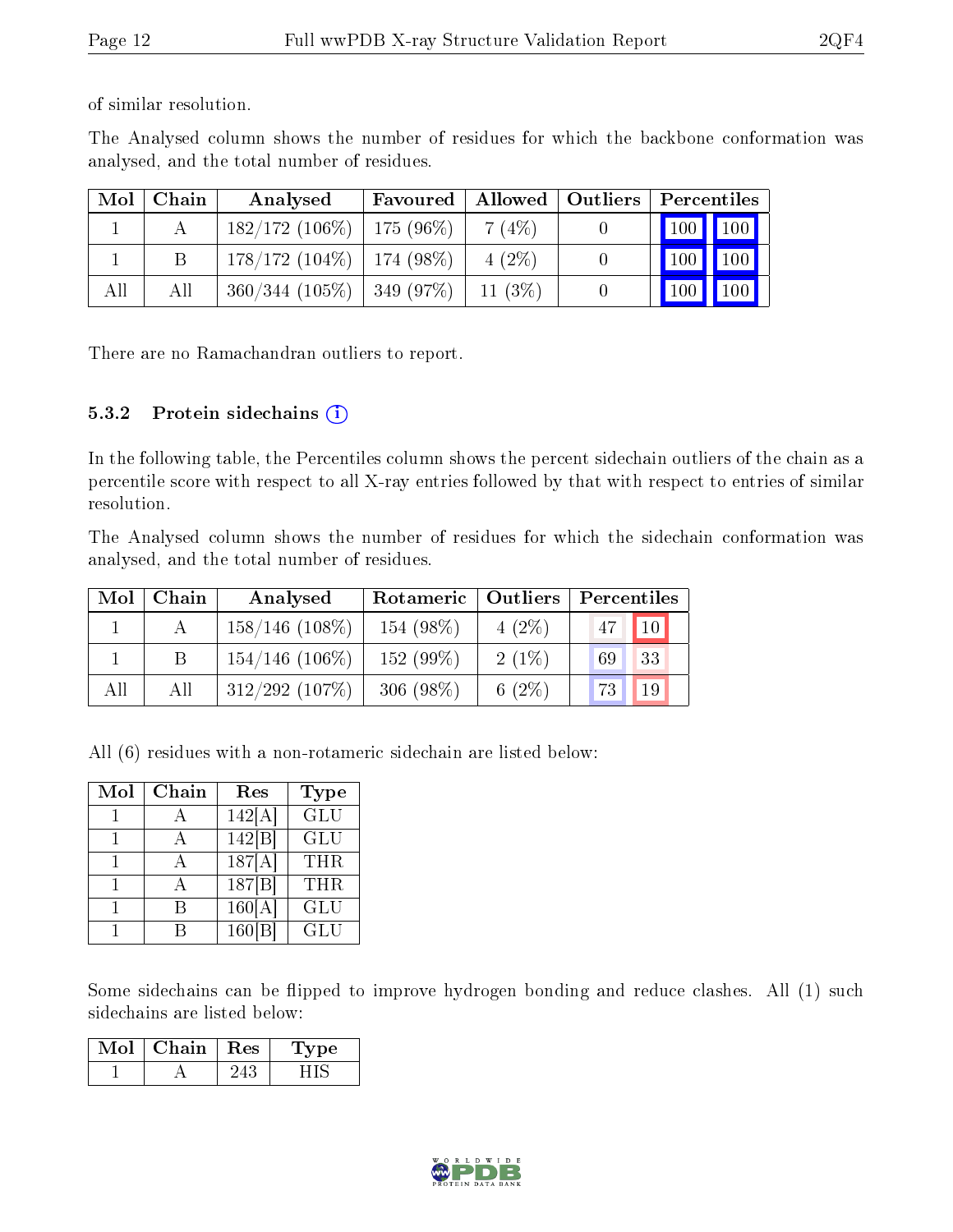#### $5.3.3$  RNA  $(i)$

There are no RNA molecules in this entry.

#### 5.4 Non-standard residues in protein, DNA, RNA chains (i)

There are no non-standard protein/DNA/RNA residues in this entry.

#### 5.5 Carbohydrates (i)

There are no carbohydrates in this entry.

#### 5.6 Ligand geometry (i)

4 ligands are modelled in this entry.

In the following table, the Counts columns list the number of bonds (or angles) for which Mogul statistics could be retrieved, the number of bonds (or angles) that are observed in the model and the number of bonds (or angles) that are defined in the Chemical Component Dictionary. The Link column lists molecule types, if any, to which the group is linked. The Z score for a bond length (or angle) is the number of standard deviations the observed value is removed from the expected value. A bond length (or angle) with  $|Z| > 2$  is considered an outlier worth inspection. RMSZ is the root-mean-square of all Z scores of the bond lengths (or angles).

| Mol                  |                 |  | Chain |                              | $\operatorname{Res}$ | $\mathop{\rm Link}\nolimits$ | Bond lengths |        |      |             | Bond angles |  |  |
|----------------------|-----------------|--|-------|------------------------------|----------------------|------------------------------|--------------|--------|------|-------------|-------------|--|--|
|                      | Type            |  |       |                              | Counts               | RMSZ                         | # $ Z  > 2$  | Counts | RMSZ | # $ Z  > 2$ |             |  |  |
| $\ddot{\phantom{0}}$ | <b>EDO</b>      |  | 601   | $\sim$                       | 3.3.3                | 0.52                         |              | 2,2,2  | 0.92 |             |             |  |  |
| ച                    | <b>EDO</b>      |  | 603   | $\qquad \qquad \blacksquare$ | 3.3.3                | 0.42                         |              | 2.2.2  | 0.40 |             |             |  |  |
| 3                    | SO <sub>4</sub> |  | 501   | $\overline{\phantom{a}}$     | 4,4,4                | 0.48                         |              | 6.6.6  | 0.22 |             |             |  |  |
| ച                    | <b>EDO</b>      |  | 602   | $\qquad \qquad \blacksquare$ | 3,3,3                | 0.39                         |              | 2,2,2  | 0.47 |             |             |  |  |

In the following table, the Chirals column lists the number of chiral outliers, the number of chiral centers analysed, the number of these observed in the model and the number defined in the Chemical Component Dictionary. Similar counts are reported in the Torsion and Rings columns. '-' means no outliers of that kind were identified.

|     |     |  | Mol   Type   Chain   Res   Link   Chirals   Torsions   Rings |  |
|-----|-----|--|--------------------------------------------------------------|--|
| EDC | 601 |  |                                                              |  |
| EDO | 603 |  |                                                              |  |
| EDC | 602 |  |                                                              |  |

There are no bond length outliers.

There are no bond angle outliers.

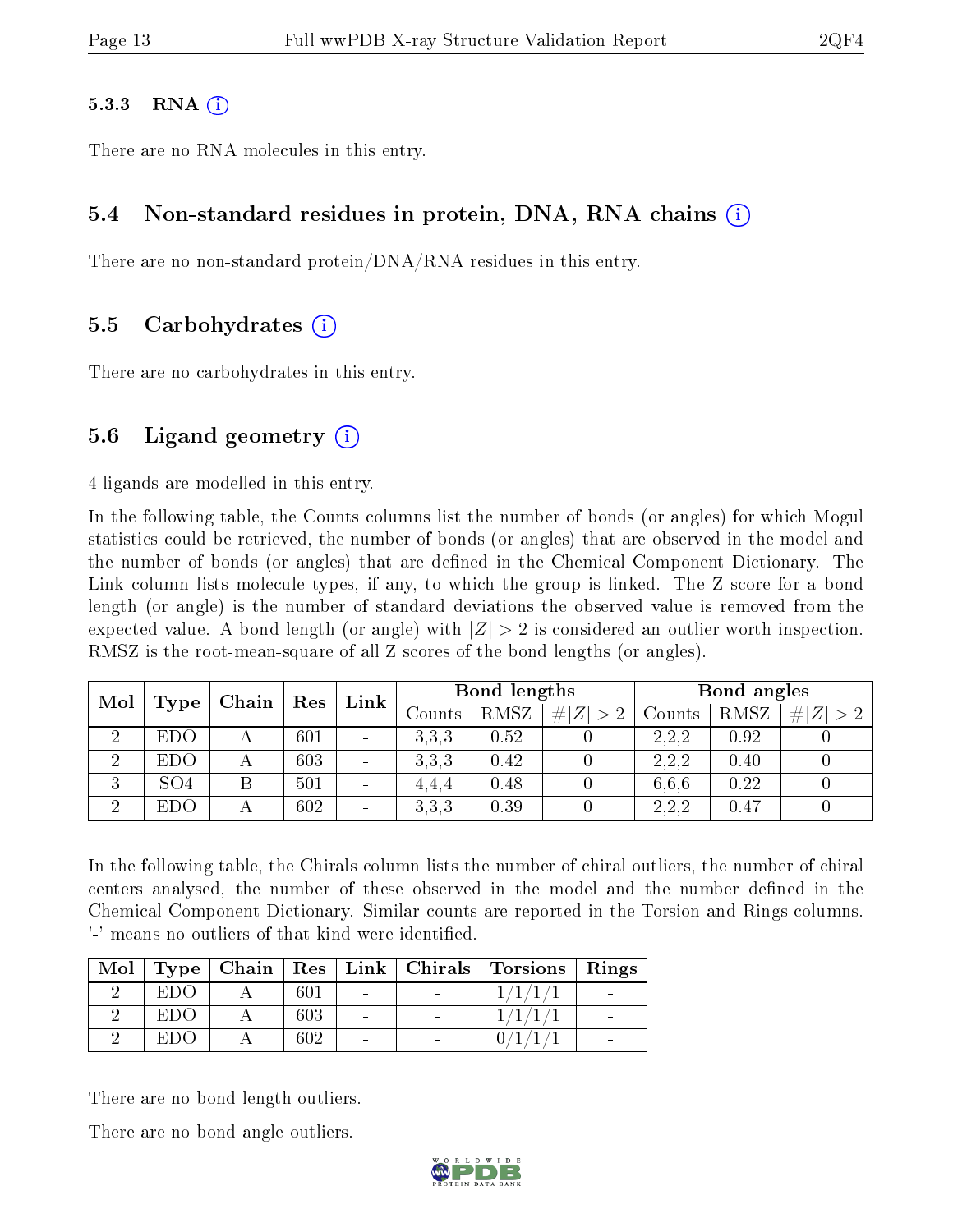There are no chirality outliers.

All (2) torsion outliers are listed below:

| $Mol$   Chain   Res   Type |     | Atoms                  |
|----------------------------|-----|------------------------|
|                            | 601 | $EDO$   $O1$ -C1-C2-O2 |
|                            | 603 | $EDO$   $O1$ -C1-C2-O2 |

There are no ring outliers.

2 monomers are involved in 6 short contacts:

|  |  | Mol   Chain   Res   Type   Clashes   Symm-Clashes |
|--|--|---------------------------------------------------|
|  |  |                                                   |
|  |  |                                                   |

#### 5.7 [O](https://www.wwpdb.org/validation/2017/XrayValidationReportHelp#nonstandard_residues_and_ligands)ther polymers (i)

There are no such residues in this entry.

### 5.8 Polymer linkage issues  $(i)$

There are no chain breaks in this entry.

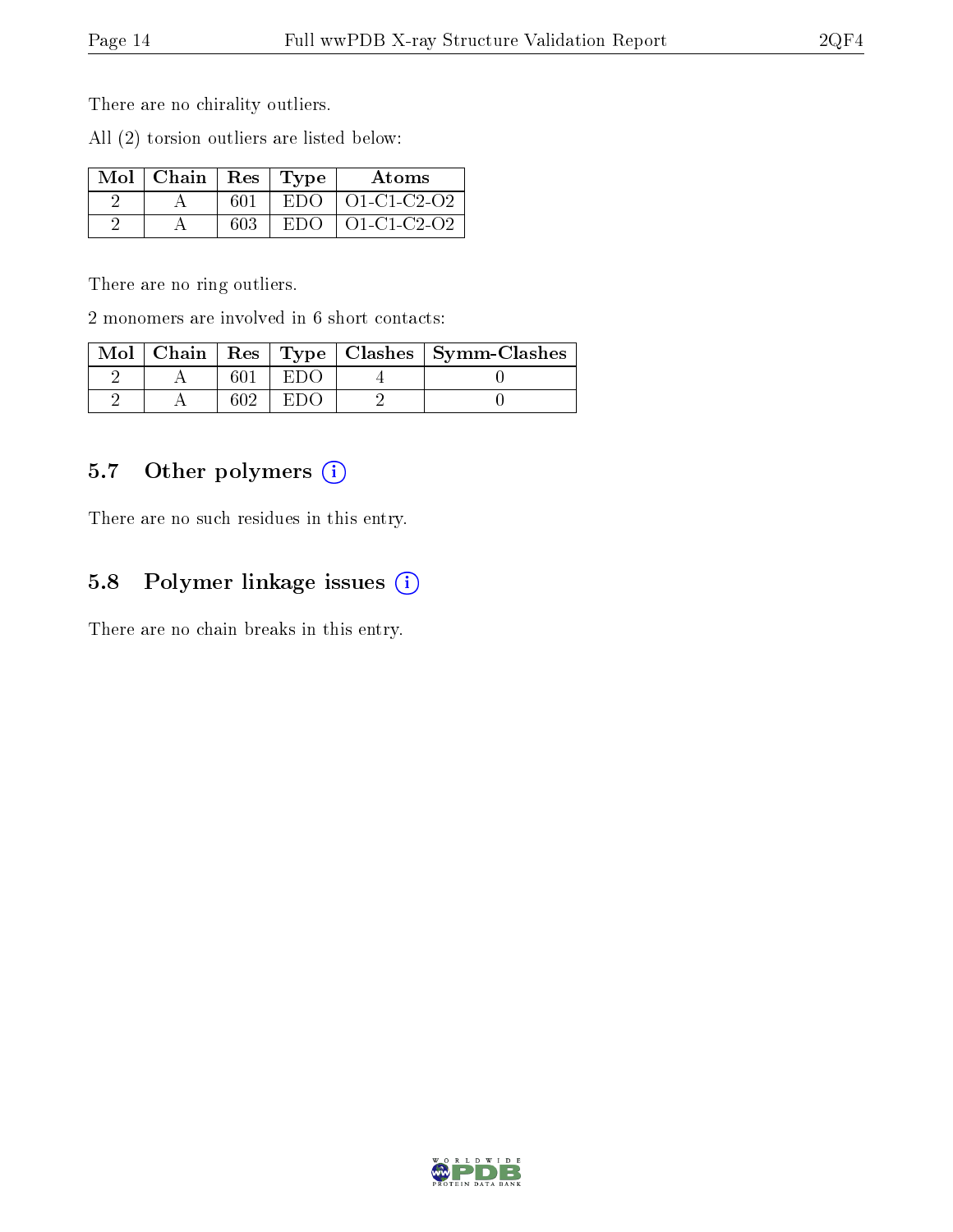### 6 Fit of model and data  $(i)$

### 6.1 Protein, DNA and RNA chains  $(i)$

In the following table, the column labelled  $#RSRZ> 2'$  contains the number (and percentage) of RSRZ outliers, followed by percent RSRZ outliers for the chain as percentile scores relative to all X-ray entries and entries of similar resolution. The OWAB column contains the minimum, median,  $95<sup>th</sup>$  percentile and maximum values of the occupancy-weighted average B-factor per residue. The column labelled ' $Q< 0.9$ ' lists the number of (and percentage) of residues with an average occupancy less than 0.9.

| Mol | Chain | Analysed        | ${ <\hspace{-1.5pt}{\mathrm{RSRZ}} \hspace{-1.5pt}>}$ | $\#\text{RSRZ}\text{>2}$     | $+$ $\mathbf{OWAB}(\mathrm{A}^{2})$ $+$ | $^{\circ}$ Q $<$ 0.9 $^{\circ}$ |
|-----|-------|-----------------|-------------------------------------------------------|------------------------------|-----------------------------------------|---------------------------------|
|     |       | $170/172(98\%)$ | 0.33                                                  | $7(4\%)$ 37<br> 37           | 8, 12, 20, 26                           |                                 |
|     |       | 167/172(97%)    | 0.49                                                  | $14(8\%)$ 11                 | 7, 11, 21, 27                           |                                 |
| All | All   | $337/344$ (97%) | 0.41                                                  | $21(6\%)$<br><b>20</b><br>20 | 7, 12, 21, 27                           |                                 |

All (21) RSRZ outliers are listed below:

| Mol            | Chain                   | Res                 | Type       | RSRZ    |  |
|----------------|-------------------------|---------------------|------------|---------|--|
| $\mathbf{1}$   | A                       | 108                 | <b>LEU</b> | 7.3     |  |
| $\mathbf{1}$   | $\mathbf B$             | 262                 | <b>ASN</b> | 5.6     |  |
| $\mathbf{1}$   | $\overline{\mathrm{B}}$ | $\overline{106}$    | <b>SER</b> | 5.6     |  |
| $\mathbf{1}$   | A                       | 262                 | <b>ASN</b> | $5.2\,$ |  |
| $\mathbf{1}$   | B                       | 261                 | HIS        | 4.4     |  |
| $\overline{1}$ | $\overline{\mathrm{B}}$ | 107                 | <b>LYS</b> | 3.9     |  |
| $\mathbf{1}$   | $\mathbf B$             | 243                 | <b>HIS</b> | 3.8     |  |
| $\mathbf{1}$   | $\mathbf B$             | 108                 | LEU        | 3.4     |  |
| $\overline{1}$ | $\overline{\rm A}$      | 261                 | <b>HIS</b> | 2.9     |  |
| $\mathbf{1}$   | $\overline{\mathrm{B}}$ | 125                 | SER        | 2.8     |  |
| $\overline{1}$ | $\boldsymbol{B}$        | 149                 | <b>ASN</b> | $2.8\,$ |  |
| $\overline{1}$ | $\overline{\mathrm{B}}$ | $\overline{264[A]}$ | ASP        | 2.7     |  |
| $\overline{1}$ | $\overline{A}$          | 149                 | <b>ASN</b> | 2.5     |  |
| $\mathbf{1}$   | $\overline{\rm A}$      | 160[A]              | GLU        | 2.4     |  |
| $\mathbf{1}$   | $\mathbf B$             | 123                 | PRO        | 2.4     |  |
| $\overline{1}$ | $\overline{\mathrm{B}}$ | 199[A]              | <b>GLU</b> | 2.4     |  |
| $\overline{1}$ | $\overline{\rm A}$      | 142[A]              | GLU        | 2.2     |  |
| $\mathbf{1}$   | B                       | 259                 | ASP        | $2.2\,$ |  |
| $\overline{1}$ | $\overline{\rm A}$      | 245                 | <b>THR</b> | 2.1     |  |
| $\mathbf{1}$   | B                       | 150                 | <b>GLY</b> | 2.0     |  |
| $\mathbf{1}$   | B                       | 260                 | <b>THR</b> | 2.0     |  |